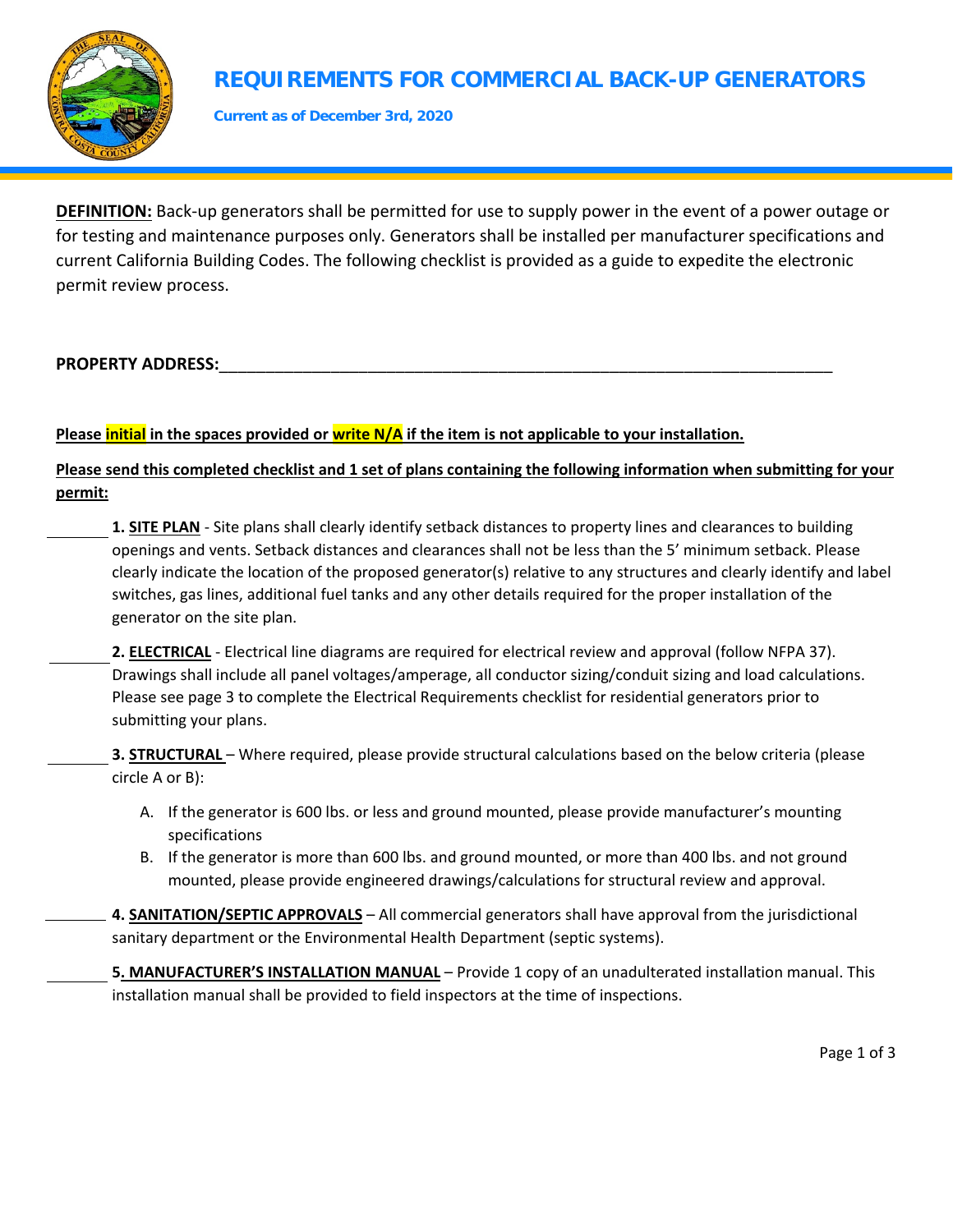

# **REQUIREMENTS FOR COMMERCIAL BACK-UP GENERATORS**

**Current as of December 3rd, 2020**

**6. PLANNING CONSIDERATIONS –** It is the responsibility of the filer of this document to have the required Planning Department approval on the plans prior to their submittal. The current Planning Department approval requirements are as follows:

- A. **Unincorporated areas of Contra Costa County:** Required
- B. **City of Clayton:** Required
- C. **City of Hercules:** Required
- D. **Town of Moraga:** Required
- E. **City of Orinda:** Required
- F. **City of Lafayette**: Required

Some contracts cities may require a development plan.